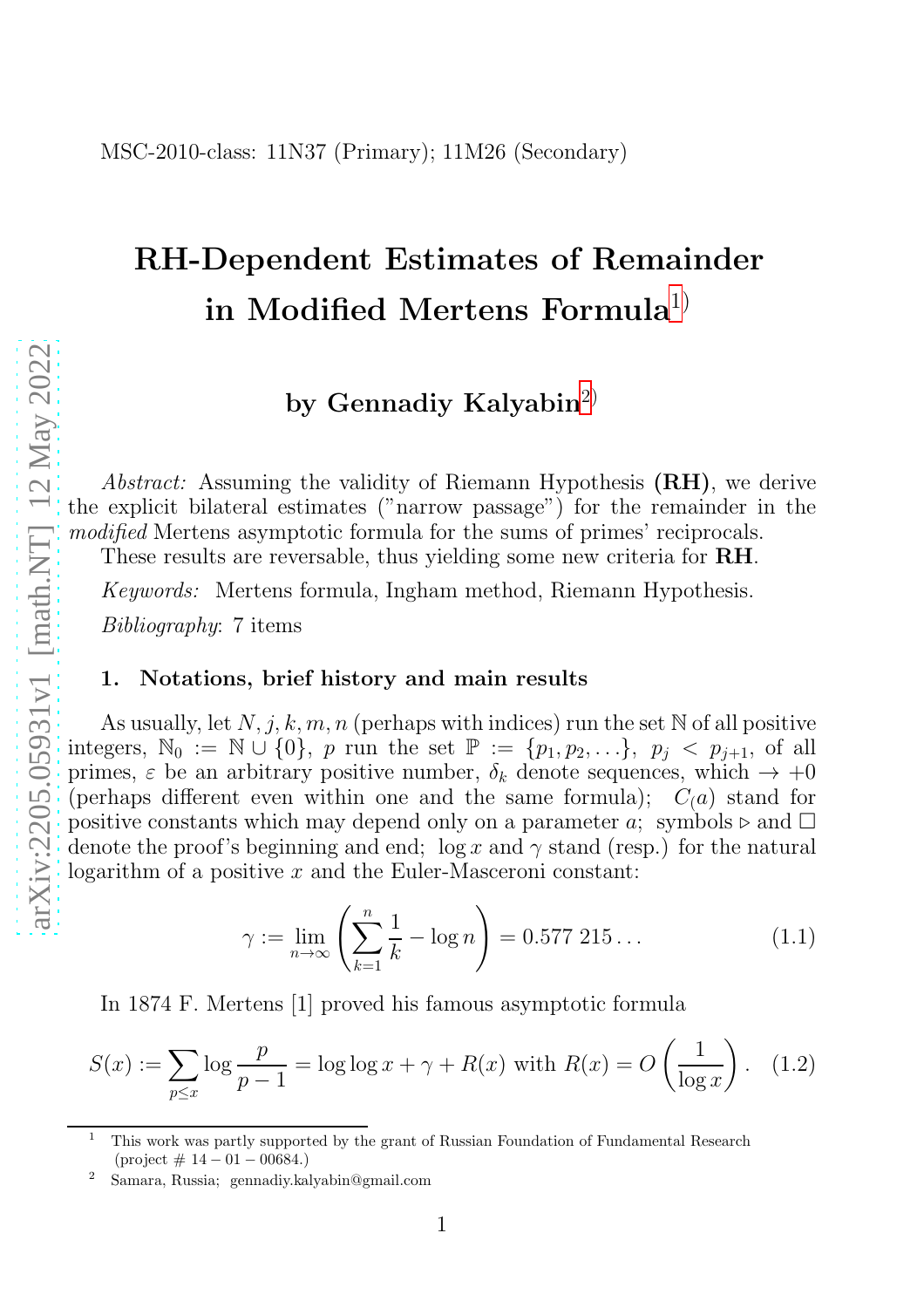In 1984 assuming RH G. Robin [2, Th. 3] has come to the fundamentally stronger estimate:

$$
|R(x)| \le \frac{\log x}{8\pi\sqrt{x}}, \quad x > X_0. \tag{1.3}
$$

J.-L. Nicolas (198[3](#page-1-0)) has considered the modified Mertens formula<sup>3)</sup>:

$$
S(x) = \log \log \theta(x) + \gamma + Q(x), \quad x \ge 3. \tag{1.4}
$$

which differs from  $(1.2)$  by replacing x in log log by the first Chebyshev function:  $\theta(x) := \sum {\log p : p \leq x},$  cf. [5, S. 3.3], and the following assertion was established [3, th. 3]:

Proposition 1. Each of the two conditions is sufficient for RH:

(i) 
$$
\forall \varepsilon > 0
$$
:  $B_{\varepsilon}^{+} := \limsup Q(x) x^{0.5-\varepsilon} < +\infty$ ,  
(ii)  $\forall \varepsilon > 0$ :  $B_{\varepsilon}^{-} := \liminf Q(x) x^{0.5-\varepsilon} > -\infty$ . (1.5)

Later the author, basing on the connection between (1.4) and the Ramanuian inequality for Gronwall numbers, has proved in [4]:

Proposition 2. The relationship

$$
A^{+} := \limsup Q(x) \sqrt{x} \log x < \infty,
$$
 (1.6)

is necessary for **RH**, and this being the case, then necessarily  $A^+ \leq 2\sqrt{2}$ .

The aim of this paper is to strengthen these results (using different approach) by conditional  $(RH-dependent)$  narrow estimates for  $A^+$  and for the quantity:

$$
A^- := \liminf Q(x) \sqrt{x} \log x. \tag{1.7}
$$

Theorem. Assume RH. Then one has:

(i) 
$$
A^+ \le 2.5
$$
, (ii)  $A^- \ge 1.5$ . (1.8)

Remark 1. Directly from definitions, Propositions 1, 2 and the Theorem it follows that

$$
\mathbf{RH} \Rightarrow (1.8)(\mathbf{ii}) \Rightarrow (1.5)(\mathbf{ii}) \Rightarrow \mathbf{RH} \Rightarrow (1.8)(\mathbf{i}) \Rightarrow (1.6) \Rightarrow (1.5)(\mathbf{i}) \Rightarrow \mathbf{RH}.
$$

Therefore the Theorem demonstrates, that all six relationships in this chain are equivalent.

Some other criteria for RH in diverse terms will be adduced in Sect. 3.

<span id="page-1-0"></span><sup>&</sup>lt;sup>3</sup> For  $x < 3 \log \log \theta(x)$  cannot be defined as a real number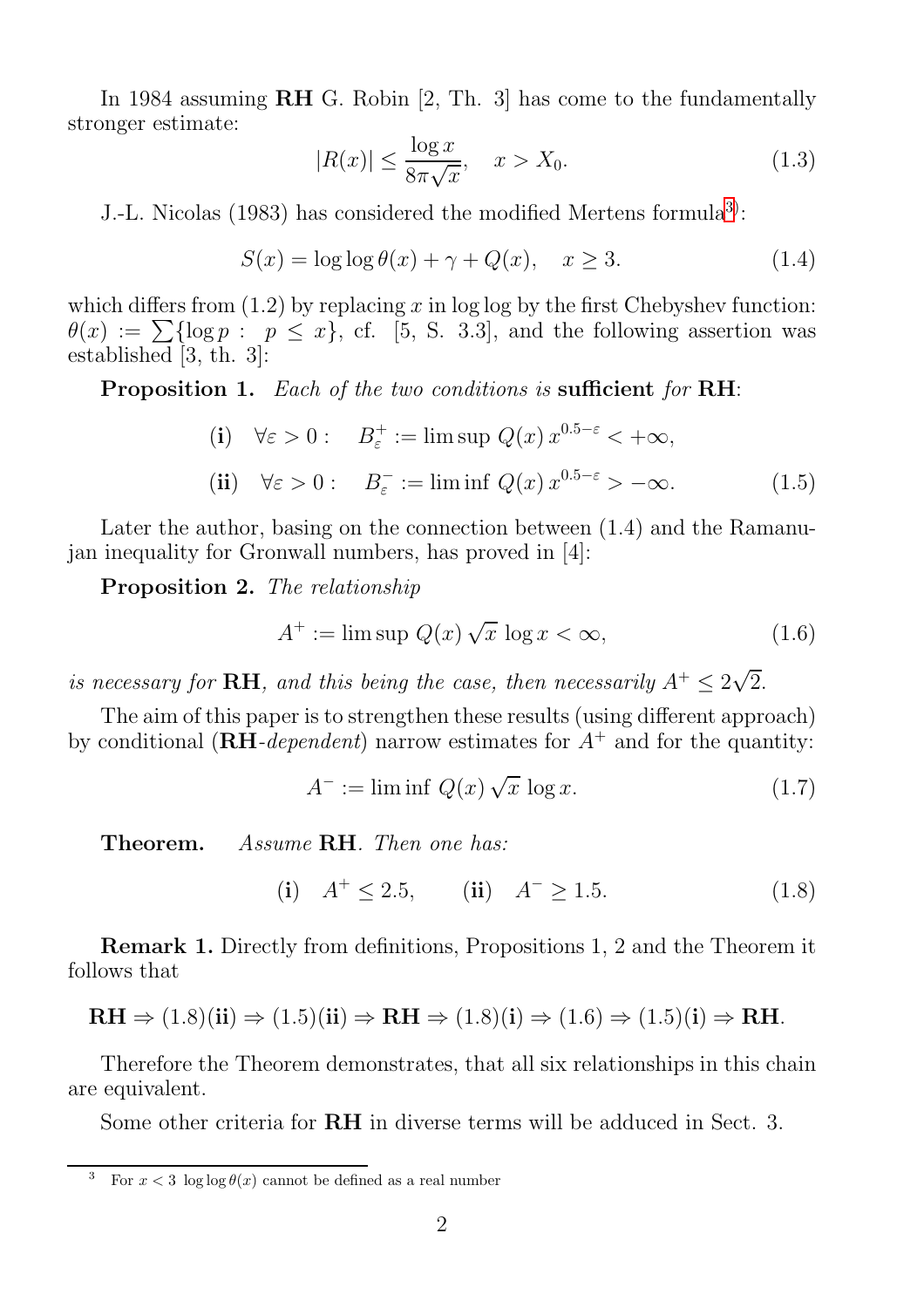#### 2. Proof of the Theorem

We begin with some preliminary assertions.

Recall that RH may be reformulated in terms of the deviation of Chebyshev function  $\theta(x)$  from  $x: \Delta(x) := \theta(x) - x$ , which is unconditionally  $O(x \exp(-c\sqrt{\log x}))$ by virtue of  $PNT$ , cf [5], th. 5.19.

Therefore (cf. also (1.2), (1.4)) for some  $\tilde{x}$  in between of x and  $\theta(x)$  one has:  $\Delta(x)$   $\qquad \qquad$   $(1)$ 

$$
Q(x) = R(x) + \log \log x - \log \log \theta(x) = R(x) - \frac{\Delta(x)}{\tilde{x} \log \tilde{x}} = O\left(\frac{1}{\log x}\right). \tag{2.1}
$$

The proposition below is well known classical result by H. von Koch (1901), cf., e.g., [5], th. 5.21.

Proposition 3. The following assertions are equivalent:

(i) **RH** holds true; (ii)  $|\Delta(x)| < x^{0.5+\varepsilon}$ ,  $\forall \varepsilon > 0$ ,  $\forall x > X_{\varepsilon}$ ;

$$
\text{(iii)} \quad |\Delta(x)| \le \frac{\sqrt{x} \log^2 x}{8\pi}, \ x > X_0. \tag{2.2}
$$

In the Ingham's monograph [6], S. V.10, form. (35), the helpful conditional estimate for the primitive of  $(\psi(x) - x)$  is adduced.

Proposition 4. Assume RH; then  $\vert$  $\left| \int_0^x (\psi(t) - t) dt \right| < 0.1 x^{3/2}, \ x < X_0.$ 

Whence, taking into account the relationship  $\theta(x) = \psi(x) - \sqrt{x} + O(x^{1/3}),$ one obtains:

Proposition 5. The validity of RH implies the following bilateral estimates for the  $(\theta(x) - x)$ -primitive:

$$
\Phi(x) := \int_0^x \Delta(t) dt = (-2/3 + b(x))x^{3/2}; \quad |b(x)| < 0.1, \ x > X_0. \tag{2.3}
$$

The main point of the Theorem's proof is the following corollary of RH.

**Lemma 1.** Assume **RH**. Introduce the quantities  $(3 \leq x < y < \infty)$ :

$$
H(x,y) := \sum_{x < p \le y} \frac{1}{p} - \log \log \theta(y^+) + \log \log \theta(x); \ H(x) := \lim_{y \to \infty} H(x,y). \tag{2.4}
$$

Then:

(i) 
$$
-2.5 \le \liminf H(x) \sqrt{x} \log x
$$
; (ii)  $\limsup H(x) \sqrt{x} \log x \le -1.5$ . (2.5)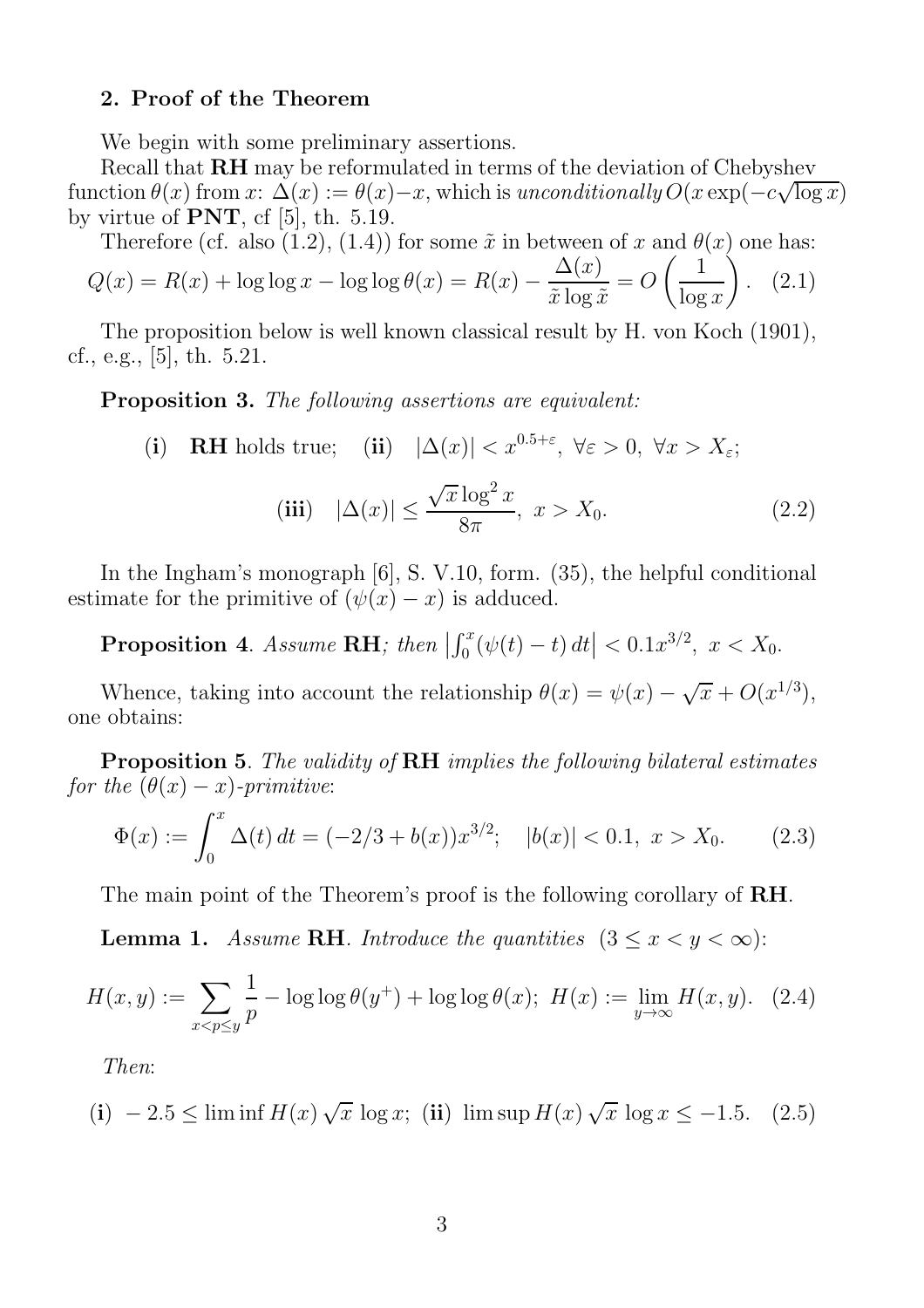⊲ First let us note that the Taylor formula implies:

$$
\log \log \theta(x) - \log \log x = \frac{\Delta(x)}{x \log x} - \frac{\log \hat{x} + 1}{2\hat{x}^2 \log^2 \hat{x}} \Delta^2(x),\tag{2.6}
$$

where  $\hat{x}$  is a certain number in between of x and  $\theta(x)$ .

On the other hand, integrating twice by parts, one obtains (cf. also (2.3)):

$$
\sum_{x < p \le y} \frac{1}{p} - \log \log y + \log \log x = \int_{x}^{y^{+}} \frac{d\Delta(t)}{t \log t} = \frac{\Delta(t)}{t \log t} \Big|_{x}^{y^{+}} - \int_{x}^{y^{+}} \Delta(x) \left(\frac{1}{t \log t}\right)' dt
$$

$$
= \frac{\Delta(y^{+})}{y \log y} - \frac{\Delta(x)}{x \log x} - \Phi(t) \left(\frac{1}{t \log t}\right)'\bigg|_{x}^{y} + \int_{x}^{y} \Phi(t) \left(\frac{1}{t \log t}\right)'' dt. \tag{2.7}
$$

Making here y tend to  $\infty$ , one comes to

$$
\lim_{y \to \infty} \left( \sum_{x < p \le y} \frac{1}{p} - \log \log y + \log \log x \right) = -\frac{\Delta(x)}{x \log x} + D(x) + E(x) + F(x), \tag{2.8}
$$

where the notations are used:

$$
D(x) := -\frac{\Phi(x)(\log x + 1)}{x^2 \log^2 x}, \ E(x) := \int_{x}^{+\infty} \frac{\Phi(t)}{t^3 \log t} \left(2 + \frac{3}{\log t} + \frac{2}{\log^2 t}\right) dt,
$$

$$
F(x) := -\frac{\log \tilde{x} + 1}{2\tilde{x}^2 \log^2 \tilde{x}} \Delta^2(x). \tag{2.9}
$$

Summing this with (2.6) (the terms, involving  $\Delta(x)$ , underlined in (2.6),  $(2.8)$ , mutually reduce), and taking into account  $(2.2)(iii)$  and  $(2.3)$ , one comes to:  $H(x) = D(x) + E(x) + O(\log^3 x/x)$ . But by virtue of (2.3) one has:

$$
\frac{17}{30} \le \liminf D(x) \sqrt{x} \log x \le \limsup D(x) \sqrt{x} \log x \le \frac{23}{30};
$$
  

$$
-\frac{92}{30} \le \liminf E(x) \sqrt{x} \log x \le \limsup E(x) \sqrt{x} \log x \le -\frac{68}{30},
$$
 (2.10)

and thus  $-2.5 - \varepsilon < H(x) \sqrt{x} \log x < -1.5 + \varepsilon$ , for all  $x > X_{\varepsilon}$ , which coincides with  $(2.5)$   $\Box$ .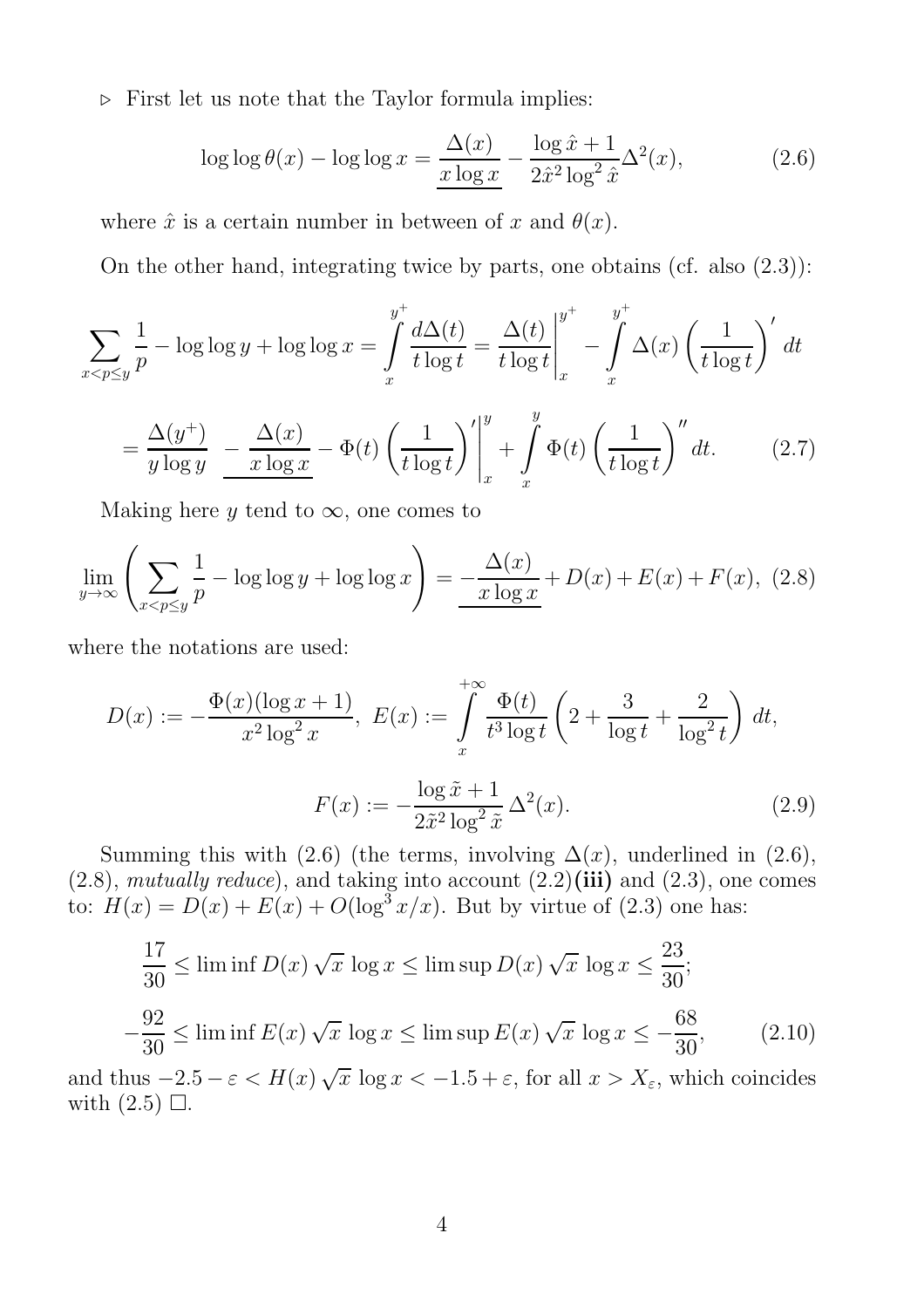Remark 2. It is important to emphasize that without any apriory estimates for  $\Delta(x)$ , i. e. unconditionally, from (2.8), (2.9) the inequality follows:

$$
H(x) \le D(x) + E(x), \quad \forall x > 3,
$$
\n
$$
(2.11)
$$

because the quantity  $F(x)$  is always non-positive.

Also it's easy to check that if the function  $|b(x)|$  in (2.3) would be bounded by some  $\delta_0 > 0$  (instead of 0.1), then the boundaries in (2.5) would be  $-2 \pm 5\delta_0$ .

⊲ Proceeding to the proof of the Theorem itself, let us note that defining formula (1.4) immediately implies:

$$
\gamma = \lim_{y \to \infty} \left( \sum_{p \le y} \log \frac{p}{p-1} - \log \log \theta(y) \right), \tag{2.12}
$$

and taking into account definitions  $(1.4)$  and  $(2.4)$ , one obtains **uncondition**ally:

$$
Q(x) + H(x) = \sum_{p \le x} \log \frac{p}{p-1} - \gamma + \lim_{y \to \infty} \left( \sum_{x < p \le y} \frac{1}{p} - \log \log \theta(y) \right)
$$
\n
$$
= \lim_{y \to \infty} \left( \sum_{p \le y} \log \frac{p}{p-1} - \log \log \theta(y) \right) - \gamma + \sum_{p > x} \left( \frac{1}{p} - \log \frac{p}{p-1} \right)
$$
\n
$$
= \sum_{p > x} \left( \log \left( 1 - \frac{1}{p} \right) + \frac{1}{p} \right) = - \sum_{p > x} \sum_{k=2}^{\infty} \frac{1}{kp^k} = O\left(\frac{1}{x}\right),\tag{2.13}
$$

and thus  $(2.5)(i)(ii)$  imply  $(1.8)(i)(ii)$  (respectively)  $\Box$ .

This completes the Theorem's proof.

#### 3. Some corollaries and conclusive remarks

The Theorem allows to deduce some new conditions equivalent to RH in terms of the function  $\Phi(x)$  and of the primitive of  $(\psi(x) - x)^2$ .

Corollary 1. In order RH hold true it is necessary and sufficient that at least one (and then all) of the three conditions be fulfilled:

(i) 
$$
\Phi(x) = O(x^{1.5+\epsilon};
$$
 (ii)  $\Phi(x) = O(x^{1.5});$   
\n(iii)  $\int_{0}^{x} (\psi(t) - t)^2 dt = O(x^2).$  (3.1)

 $\triangleright$  *Necessity.* The implication  $\mathbf{RH} \Rightarrow$  (iii) was established by H. Cramér (1921), cf. [5], th. 13.5. Now it remains to notice that in (3.1)  $(iii) \Rightarrow (ii) \Rightarrow (i) \Box$ .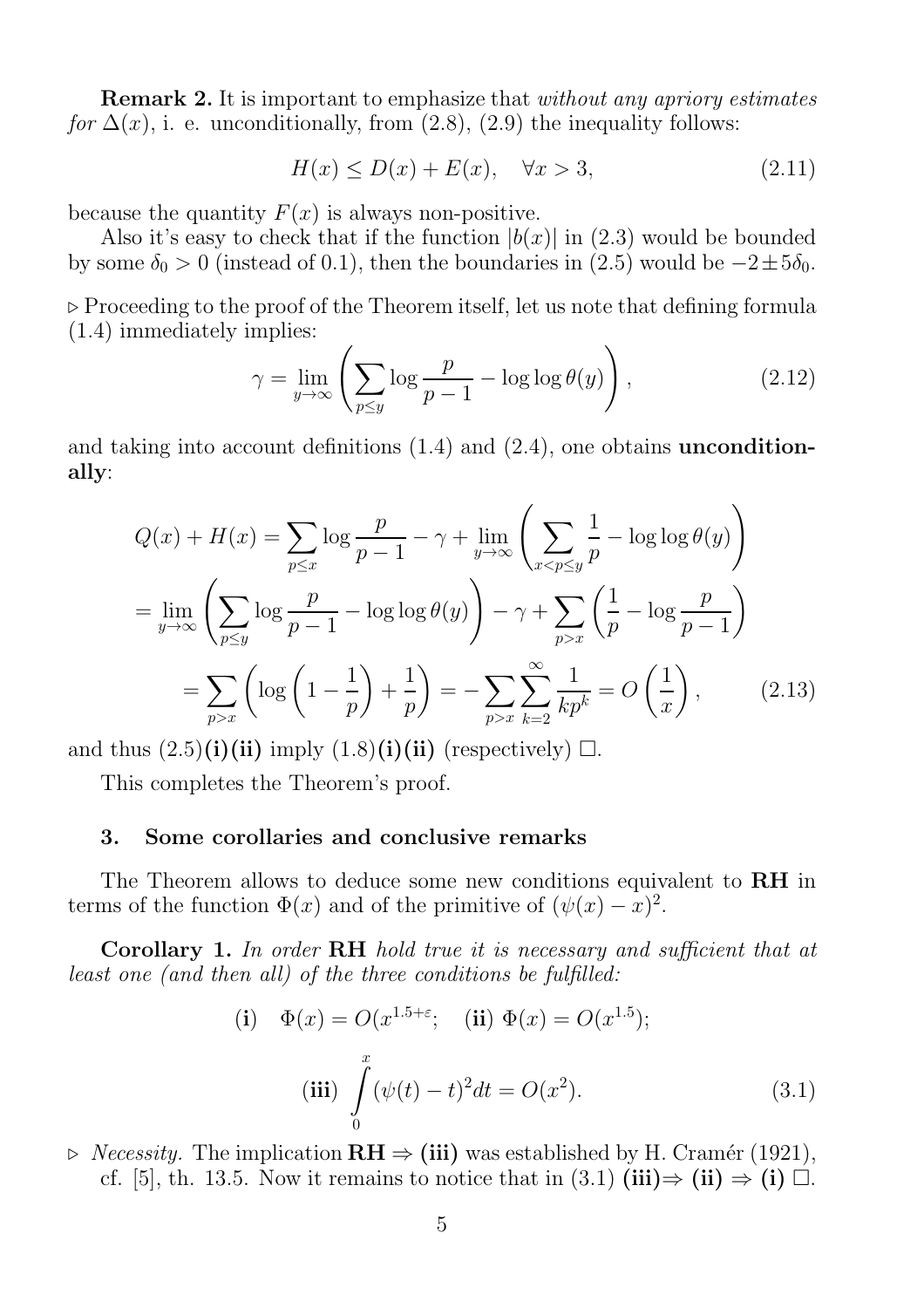$\Rightarrow$  Sufficiency. Let  $(3.1)(i)$  be fulfilled, i. e.  $|\Phi(x)| \leq C(\varepsilon)x^{1.5+\varepsilon}, \forall x, \varepsilon > 0.$ then from (2.13), (2.11) and (2.9) one obtains for all  $\overline{x} > X_{\varepsilon}$ .

$$
-Q(x) = H(x) + O\left(\frac{1}{x}\right) \le D(x) + E(x) + O\left(\frac{1}{x}\right)
$$
  

$$
\le C_{\varepsilon} \left(\frac{x^{1.5+\varepsilon}}{x^2 \log^2 x} + 2 \int\limits_x^{\infty} \frac{t^{1.5+\varepsilon}}{t^3 \log t} dt\right) \le C_{\varepsilon} x^{-0.5+\varepsilon}, \tag{3.2}
$$

whence  $Q(x) \geq -C_{\varepsilon}x^{-0.5+\varepsilon}$ ,  $x > X_{\varepsilon}$ ; but this coincides with  $(1.5)(ii)$ , which in turn (by virtue of Proposition 1) implies  $\mathbf{R} \mathbf{H} \square$ .

The reasonings in the proofs of the Lemma and the Theorem show that

### both conditions  $(2.5)(i)(ii)$  are (separately) equivalent to RH. (3.3)

This allows to deduce the RH-criteria in terms of the consequences:

$$
U_k := \sum_{j>k} \left( \frac{1}{p_j} - \frac{1}{\theta_j} \right), \text{ where } \theta_j := \theta(p_j); \quad V_k := \sum_{j>k} \left| \frac{1}{p_j} - \frac{1}{\theta_j} \right|.
$$
 (3.4)

Corollary 2. RH is valid if and only if at least one (and then all) of the following six conditions is fulfilled for any  $\varepsilon > 0$ ,  $k > K_{\varepsilon}$ :

$$
\textbf{(i)}\ U_k < k^{-0.5+\varepsilon}; \qquad \textbf{(ii)}\ U_k > -k^{-0.5+\varepsilon};
$$
\n
$$
\textbf{(iii)}\ U_k \sqrt{p_k} \log p_k < -1.5+\varepsilon; \qquad \textbf{(iv)}\ U_k \sqrt{p_k} \log p_k > -2.5-\varepsilon; \qquad \textbf{(v)}\ V_k < k^{-0.5+\varepsilon}; \qquad \textbf{(vi)}\ \frac{V_k \sqrt{p_k}}{\log p_k} < \frac{1+\varepsilon}{4\pi}. \qquad (3.5)
$$

► First we note that (cp. (2.6)) for certain  $τ_j ∈ (θ_{j-1}, θ_j)$  one has:

$$
\log \log \theta_j - \log \log \theta_{j-1} = \frac{\log p_j}{\theta_j \log \theta_j} + \frac{\log \tau_j + 1}{2\tau_j^2 \log^2 \tau_j} \log^2 p_j
$$

$$
= \frac{1}{\theta_j} - \frac{\log \theta_j - \log p_j}{\theta_j \log \theta_j} + O\left(\frac{1}{p_j^2 \log p_j}\right) = \frac{1}{\theta_j} + O\left(\frac{1}{p_j^2 \log p_j}\right). \tag{3.6}
$$

Here we have also taken into account that  $\log \theta_j - \log p_j = (\theta_j - p_j)/\tilde{x}_j^*$ , where  $x_j^*$  is some number in between of  $p_j$  and  $\theta_j$ , and  $\theta_j \approx p_j$ .

Therefore, for  $H_j := H(p_j)$  (cf. (2.4)) one has: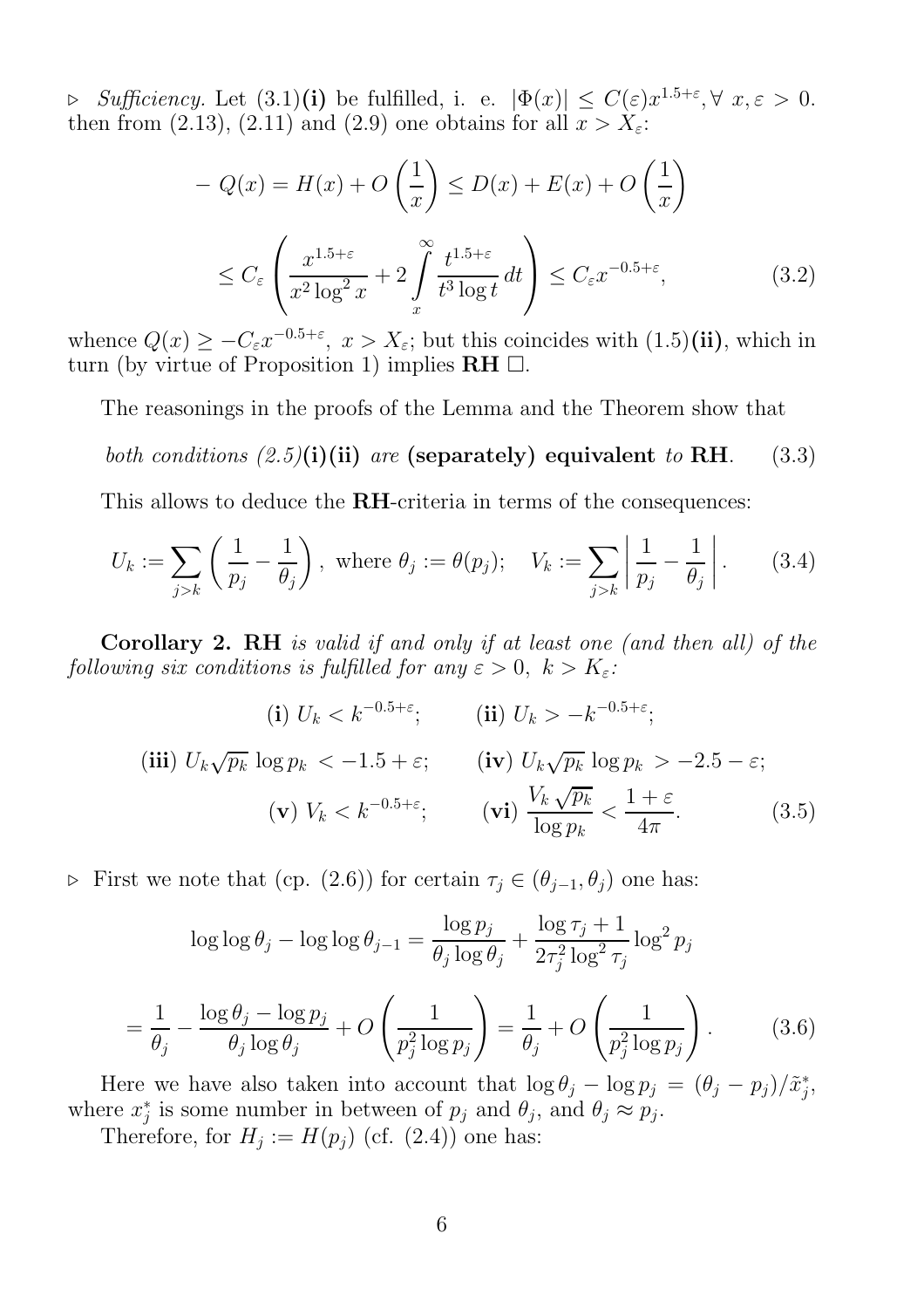$$
H_{j-1} - H_j = \frac{1}{p_j} - \frac{1}{\theta_j} + O\left(\frac{1}{p_j^2 \log p_j}\right). \tag{3.7}
$$

Summing these relations from  $j = k$  to infinity, one obtains

$$
H_k = U_k + O(1/k) = -Q(x) + O(1/k), \qquad x \in (p_{k-1}, p_k]. \tag{3.8}
$$

and thus  $(3.5)(i)(ii)(iii)(iv)$  are equivalent (resp.) to  $(1.5)(i)(ii), (1.8)(i)(ii),$ each of which in turn (cf. Sect. 1)  $\iff \textbf{R}$ H.

At last, taking into account that  $p_j \approx j \log j$ ,  $j \to \infty$ , one obtains by virtue of  $(2.2)$ (iii) under assumption of RH:

$$
V_k = \sum_{j=k}^{\infty} \left| \frac{\theta_j - p_j}{\theta_j p_j} \right| \le \frac{1 + \delta_k}{8\pi} \sum_{j=k}^{\infty} \frac{\log^2 p_j}{p_j \sqrt{p_j}}
$$

$$
\approx \frac{1}{8\pi} \sum_{j=k}^{\infty} \frac{\sqrt{\log j}}{j\sqrt{j}} \approx \frac{\sqrt{\log k}}{4\pi \sqrt{k}} \approx \frac{\log p_k}{\sqrt{p_k}}, \text{ where } \delta_k \to 0. \tag{3.9}
$$

Hence,  $\text{RH}\Rightarrow (3.5)(\text{vi}) \Rightarrow (3.5)(\text{v}) \Rightarrow (3.5)(\text{i}) \Rightarrow \text{RH} \square$ 

Remark 3. If RH holds true, then Theorem shows not only the fast, but also **quasi-monotonic** decrease of the remainder  $Q(x)$  in (1.4), in the sense that relations  $y > ax$ ,  $a > 25/9$ ,  $x > X_a$ , imply  $Q(x) > Q(y) > 0$ .

The **oscilation properties** of the remainder  $R(x)$  in the original Mertens formula (1.2), studied by H. Diamond and J. Pintz [7], may be easily derived from the Theorem for the case, when RH is valid.

Indeed, according to (2.1) one has unconditionally:

$$
R(x) = Q(x) + \frac{\Delta(x)}{\tilde{x}\log\tilde{x}}, \text{ where } \tilde{x} \approx x. \tag{3.10}
$$

Therefore assuming  $\mathbf{R}$ , which according to the Theorem (cf.  $(1.8)$ ) implies  $Q(x) = O(1/\sqrt{x}\log x)$ , one obtains that *for any positive function*  $\eta(x) \to +\infty$ :

(i) 
$$
\Delta(x) = \Omega_{\pm}(\sqrt{x}\,\eta(x)) \iff
$$
 (ii)  $R(x) = \Omega_{\pm}\left(\frac{\eta(x)}{\sqrt{x}\,\log(x)}\right)$  (3.11)

By virtue of the J. Littlewood result (1914), (cf., e. g. [5], th. 6.20), this holds true for  $\eta(x) = \log \log \log x$ .

The same arguments allow to conclude that the estimate  $R(x) = O(\log x/\sqrt{x}),$ cf.  $(1.3)$ , is not only necessary, but also sufficient for RH.